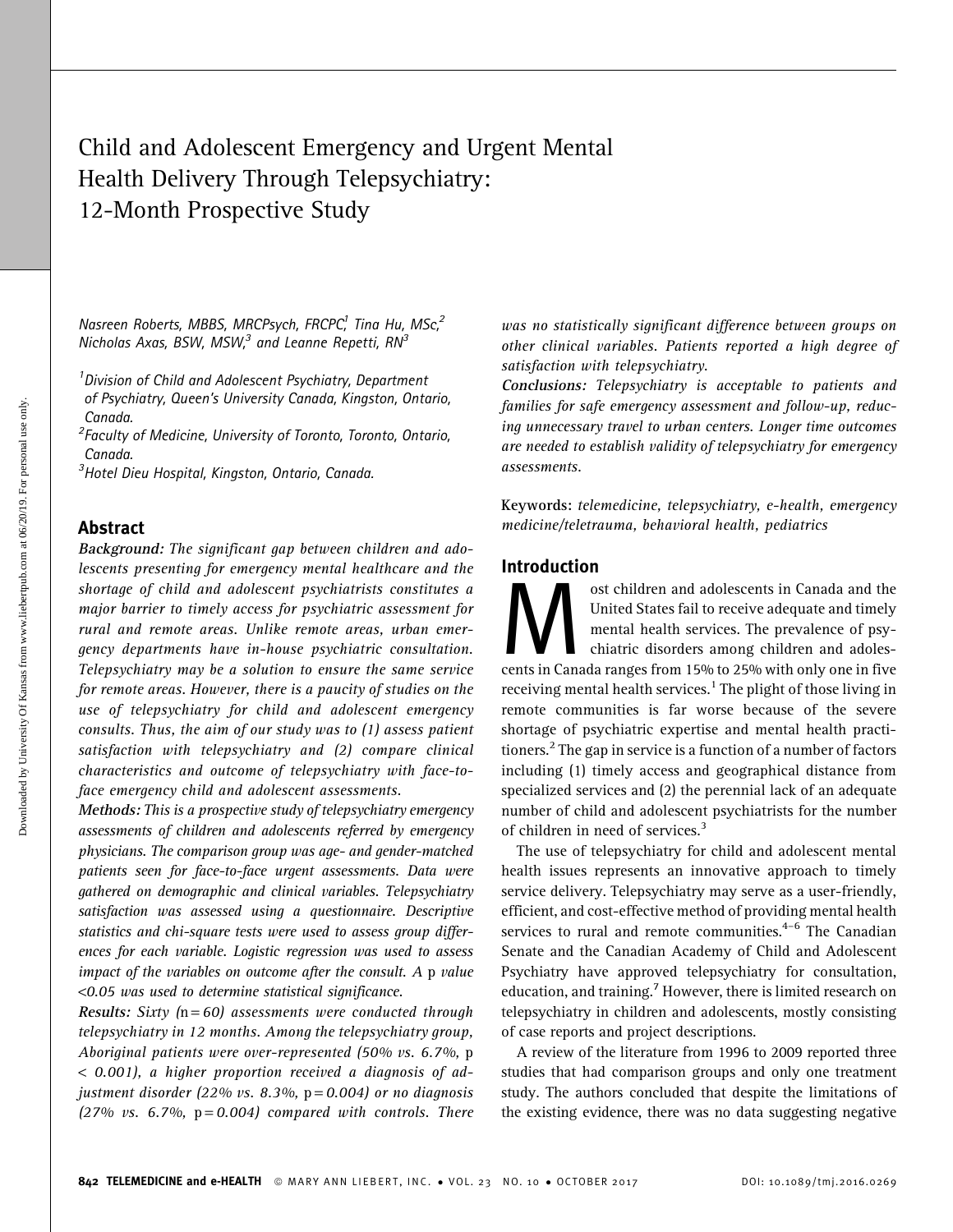# CHILD AND ADOLESCENT MENTAL HEALTH, TELEPSYCHIATRY

outcomes and recommended further studies focusing on outcome.8 Recently, a small feasibility study of telepsychiatry services for patients in a rural area in the United States examined parental satisfaction with a two-session model consisting of a psychiatric evaluation session and recommendation session, which was followed by provision of a treatment plan to the primary care provider. Results indicated high parental satisfaction with telepsychiatry.<sup>9</sup>

A Canadian study used videoconferencing for psychiatric consultation to enhance staff capacity in the diagnosis, formulation, and management of mental health problems among Nunavut children through delivery of regular professional-toprofessional program consultations and continuing education seminars. The results showed that videoconferencing was an innovative and effective way of delivering specialized mental health services to professionals working in remote areas of Nunavut.<sup>10</sup> An Australian study evaluated a telepsychiatry program, Mental Health Emergency Care-Rural Access Program (MHEC-RAP), for emergency mental healthcare of remote communities, with 22% of the population served as children and adolescents. Results showed that availability of this program helped build confidence in emergency physicians to manage and care for emergency mental health patients locally. In addition, emergency physicians valued access to specialists who are able to conduct assessments and provide relevant and responsive advice for patients presenting with emergency mental health concerns. The experience of these providers before MHEC-RAP is consistent with what has been reported in other rural and remote populations, which suggests that similar programs could address limitations in access to specialist care and change the provision of emergency mental healthcare.<sup>11</sup>

Evidence from the aforementioned studies suggest that emergency physicians specifically could benefit from psychiatry consultation through telepsychiatry, as emergency physicians are the first-line contact for most mental health crises in children and adolescents, especially in rural and remote communities. Community agencies, including the local police, bring adolescents in crisis to the nearest emergency department (ED). ED physicians have to manage these patients without having adequate training for dealing with mental health problems and scarcity of community mental health resources such as walk in crisis clinics, which are available in larger urban centers.

Although there are some studies of successful telepsychiatry assessments and treatment by child psychiatrists,<sup>12</sup> and specific treatment for depression using cognitivebehavioral therapy in depressed adolescents,  $13,14$  there are no studies on delivering emergency mental healthcare through telepsychiatry, specifically for children and adolescents. Additional research is needed specifically on the effectiveness of telepsychiatry in the ED setting.

We present the results of a 12-month prospective study of urgent telepsychiatry assessment and brief intervention for children and adolescents referred by emergency physicians, primary care physicians, from rural and remote communities in Eastern and Northern Ontario. The Child and Adolescent Mental Health Urgent Consult Clinic (CAMHUCC) acquired its own telepsychiatry suite, linked through the Ontario Telemedicine Network, allowing telepsychiatry assessment for patients and direct consultation to the ED physicians in remote emergency rooms and clinics within 24 h of patient presentation. The service model incorporates both provider- and patient-centered service.

The purpose of this study was to (1) examine physician and patient satisfaction with emergency psychiatric consult through telepsychiatry and (2) compare clinical characteristics and outcome of telepsychiatry emergency consults with face-to-face emergency consults of children and adolescents from rural and remote communities.

# Methods

The population consisted of children and adolescents under 18 years of age, who were assessed by the CAMHUCC at a university hospital from November 2015 to November 2016. The CAMHUCC team includes a full time child and adolescent psychiatrist, a social worker, and a nurse who provides urgent psychiatric assessment within 48 h for children and youth presenting to the ED, primary care physicians, school boards, and children's mental health agencies (CMHAs). When needed, brief intervention (4 weeks) for medication initiation and stabilization, individual and family crisis intervention, and behavior management are also provided. Assessments and interventions are conducted through face-to-face appointment for those who live locally or through telepsychiatry over the Ontario Telehealth Network (OTN), if located in rural or remote communities.

#### STUDY SAMPLE

The sample for this study was derived from the 389 patients assessed by CAMHUCC in a 12-month period. The study group (SG) comprised 60 patients who were assessed through telepsychiatry and completed the telepsychiatry satisfaction questionnaire. The matched comparison group (MCG) consisted of 60 patients who had face-to-face assessment in the clinic over the same 12-month period.

#### DATA COLLECTION

The clinic gathers information on the following variables: age, gender, referral source, reason for referral, special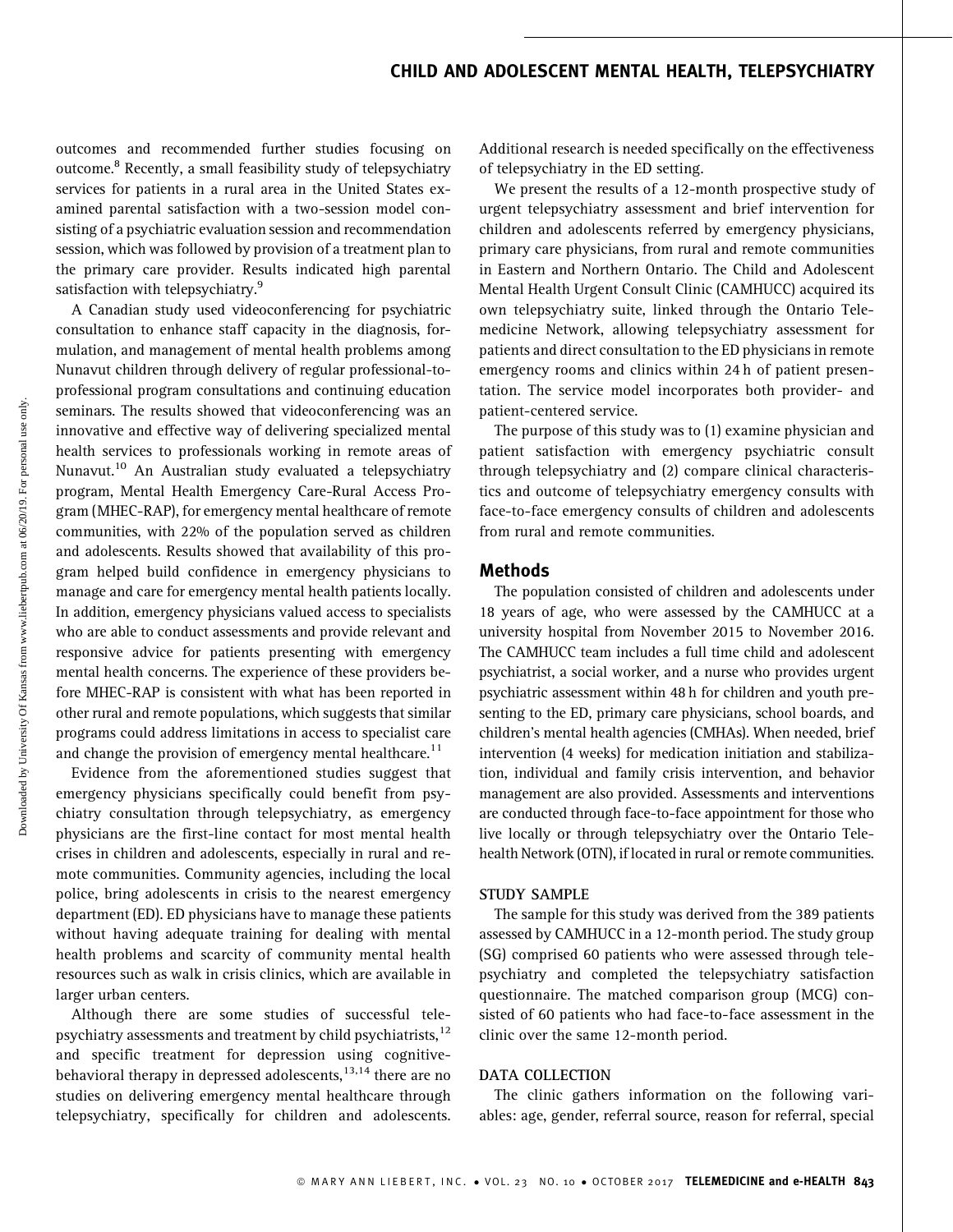| Table 1. Patient Characteristics of Study Group<br>and Matched Comparison Group |                        |                |                                    |  |
|---------------------------------------------------------------------------------|------------------------|----------------|------------------------------------|--|
|                                                                                 | <b>MCG</b><br>$(n=60)$ | SG<br>$(n=60)$ | <b>OVERALL</b><br>SAMPLE $(n=120)$ |  |
| Aboriginal, %                                                                   | 6.7                    | $50*$          | 28                                 |  |
| Referral source, %                                                              |                        |                |                                    |  |
| Emergency physician                                                             | 63                     | 62             | 63                                 |  |
| Primary care                                                                    | 15                     | 20             | 20                                 |  |
| School                                                                          | 22                     | 18             | 20                                 |  |
| Reason for referral, %                                                          |                        |                |                                    |  |
| Suicidal                                                                        | 8.3                    | 63             | 33                                 |  |
| Anxiety                                                                         | 1.7                    | 10             | 5.8                                |  |
| Aggression                                                                      | 47                     | 22             | 34                                 |  |
| Other (Psychosis)                                                               | 43                     | 5              | 24                                 |  |
| Family psychiatric history, %                                                   | 95                     | 93             | 94                                 |  |
| <b>ASPD</b>                                                                     | 75                     | 53             | 64                                 |  |
| Mood disorders                                                                  | 3.3                    | 3.3            | 3.3                                |  |
| Anxiety disorders                                                               | 1.7                    | 3.3            | 2.5                                |  |
| Psychotic disorders                                                             | $\overline{0}$         | 1.7            | 0.8                                |  |
| Multiple diagnoses                                                              | 15                     | 32             | 23                                 |  |
| IEP, %                                                                          | 37                     | 23             | 30                                 |  |
| Bullying, %                                                                     | 50                     | 33             | 42                                 |  |
| Substance use, %                                                                |                        |                |                                    |  |
| Alcohol                                                                         | 3.3                    | 9.6            | 6.2                                |  |
| Marijuana                                                                       | 13                     | 12             | 12.5                               |  |
| Polysubstance                                                                   | 17                     | 31             | 23                                 |  |
| Physical abuse, %                                                               | 13                     | 12             | 13                                 |  |
| Sexual abuse, %                                                                 | 17                     | 15             | 16                                 |  |
| Past admission, %                                                               | 5.0                    | 13             | 9.2                                |  |
| Repeat admissions                                                               | 1.7                    | 1.7            | 1.7                                |  |
| Diagnosis, %                                                                    |                        |                |                                    |  |
| No diagnosis                                                                    | 6.7                    | $27*$          | 17                                 |  |
| Adjustment disorder                                                             | 8.3                    | $22*$          | 15                                 |  |
| ADD/ADHD/ODD/CD                                                                 | $52*$                  | 27             | 39                                 |  |
| Anxiety disorder                                                                | 25                     | 13             | 19                                 |  |
| Mood disorder                                                                   | 5.0                    | 6.7            | 5.8                                |  |
| Substance use disorder                                                          | $\mathsf{O}\xspace$    | 1.7            | 0.8                                |  |
| Other                                                                           | 3.3                    | 3.3            | 3.3                                |  |

| Table 1. continued        |                        |                |                                    |  |  |
|---------------------------|------------------------|----------------|------------------------------------|--|--|
|                           | <b>MCG</b><br>$(n=60)$ | SG<br>$(n=60)$ | <b>OVERALL</b><br>SAMPLE $(n=120)$ |  |  |
| Outcome, %                |                        |                |                                    |  |  |
| Brief follow-up           | 62                     | 43             | 53                                 |  |  |
| Referral to CMHA          | 32                     | 37             | 34                                 |  |  |
| Admission                 | 5.0                    | 18             | 12                                 |  |  |
| Referral to internal OP   | 1.7                    | 1.7            | 1.7                                |  |  |
| $\mathbf{x}$ $\mathbf{a}$ |                        |                |                                    |  |  |

 $*_{p < 0.01}$ .

ADD, attention deficit disorder; ADHD, attention deficit hyperactivity disorder; ASPD, antisocial personality disorder; CD, conduct disorder; CMHA, children's mental health agency; IEP, individualized education program; MCG, matched comparison group; ODD, oppositional defiant disorder; OP, child and adolescent outpatient clinics; SG, study group.

education at school, bullying, substance use, physical and/or sexual abuse, family history of mental health issues, previous admissions, diagnosis, and outcome after assessment. Outcomes included no further mental health services required, brief (up to 4 weeks) follow-up in CAMHUCC, referral to the local CMHA, referral to other outpatient clinics in the child and adolescent division, or hospital admission. All those who were assessed through telepsychiatry completed the satisfaction questionnaire provided by the OTN after the consults.

## STATISTICAL ANALYSIS

All questionnaires and clinical data were anonymized before analysis. Descriptive statistics and chi-square tests were used to assess for differences between the two groups for each variable. Logistic regression was used to assess the impact of the variables on outcome after the consult. A  $p$  value <0.05 was used to determine statistical significance. If several pairwise comparisons were used, a Bonferonni correction was applied. Statistical analysis was performed using IBM SPSS Statistics for Windows, Version 20.0 (IBM Corp., Armonk, NY).

# Results and Materials

Patient characteristics for the SG versus MCG are shown in Table 1. The average age of patients was  $14 \pm 0.36$  years and 67% were females. There was no significant difference between the two groups for referral source, reason for referral, family psychiatric history, special education program at school, bullying, substance use, physical abuse, sexual abuse, previous hospital admission, and outcome after the consult. Among the patients in the telepsychiatry group, there was a higher proportion of Aboriginal children and adolescents (50% vs. 6.7%,  $p < 0.001$ ), a higher proportion with no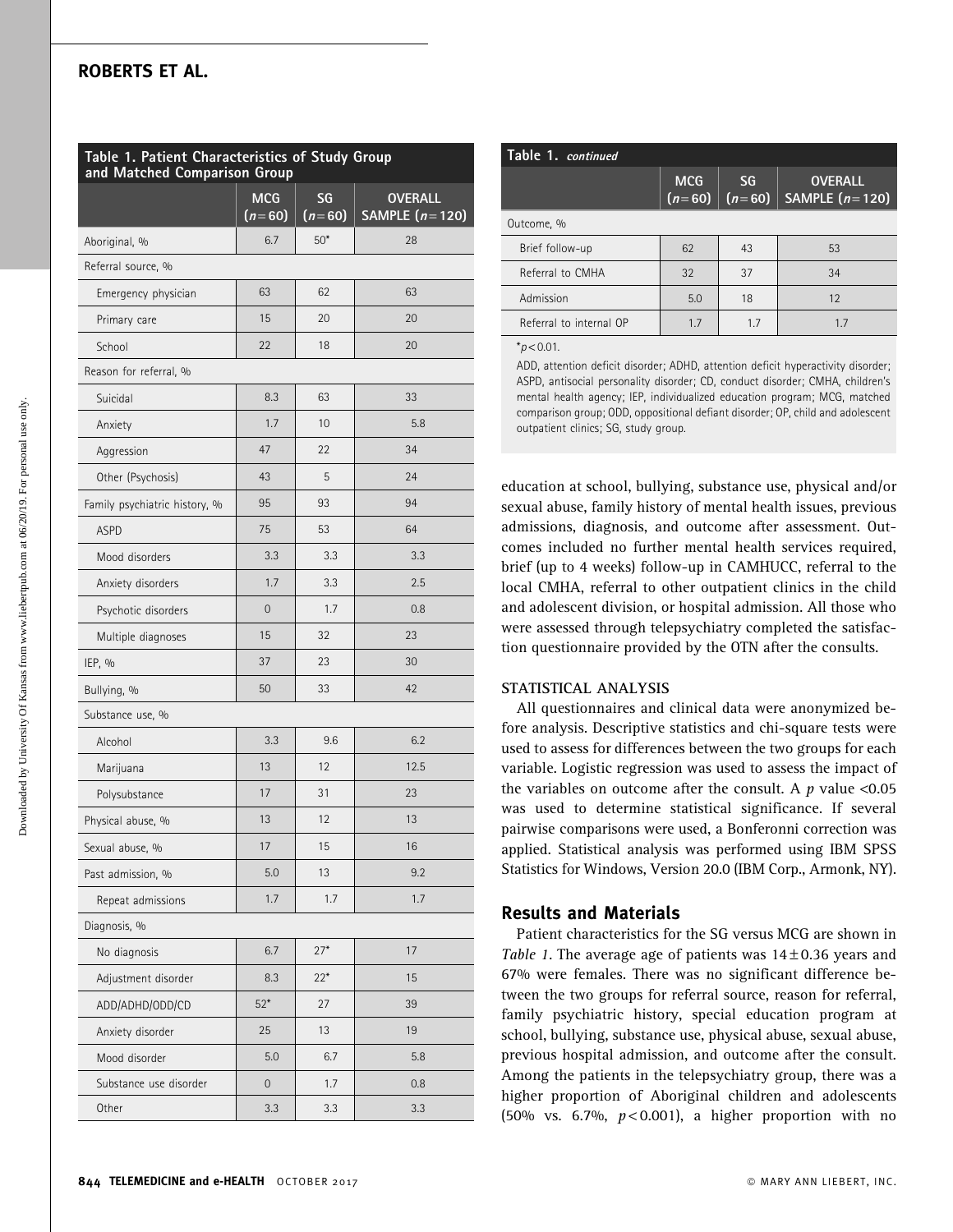# CHILD AND ADOLESCENT MENTAL HEALTH, TELEPSYCHIATRY

| Table 2. Telepsychiatry Patient Satisfaction<br><b>Questionnaire Responses</b> |                                                    |  |  |  |
|--------------------------------------------------------------------------------|----------------------------------------------------|--|--|--|
| <b>STATEMENTS</b>                                                              | <b>LIKERT SCALE*</b><br>$MEANS \pm SD$<br>$(n=25)$ |  |  |  |
| I was agreeable to have my assessment<br>through telepsychiatry.               | $4.38 \pm 0.49$                                    |  |  |  |
| It was no different to communicate than in person.                             | $3.88 \pm 1.08$                                    |  |  |  |
| The telepsychiatry equipment was user friendly.                                | $4.67 \pm 0.48$                                    |  |  |  |
| I knew that the assessment was confidential.                                   | $4.58 \pm 0.58$                                    |  |  |  |
| I was satisfied with the quality of the picture.                               | $4.46 \pm 0.59$                                    |  |  |  |
| Telepsychiatry saved me and my family time<br>and/or money.                    | $4.58 \pm 0.65$                                    |  |  |  |
| I would use telepsychiatry services again if needed.                           | $4.54 \pm 0.66$                                    |  |  |  |
| My telepsychiatry appointment was available within 48 h.                       | $4.17 \pm 0.92$                                    |  |  |  |
| I was comfortable with having my<br>treatment on telepsychiatry                | $4.17 \pm 0.82$                                    |  |  |  |
| I would rather have telepsychiatry than<br>travel to the clinic in Kingston    | $4.00 \pm 1.22$                                    |  |  |  |

\*Where 1, strongly disagree; 2, disagree; 3, neither agree nor disagree; 4, agree; 5, strongly agree.

SD, standard deviation.

assigned diagnosis (27% vs. 6.7%,  $p=0.004$ ), and a higher proportion diagnosed with adjustment disorder (22% vs. 8.3%,  $p = 0.004$ ). A higher proportion of patients in the face-to-face group were diagnosed with attention deficit hyperactivity disorder (ADHD) and disruptive disorder than the telepsychiatry group (52% vs. 27%,  $p = 0.004$ ). None of the variables were found to be significant predictors of patient outcome after the consult ( $p > 0.05$  for all).

Table 2 shows the results of the patient satisfaction questionnaire, completed by the SG. Overall, patients reported a high degree of satisfaction with the use of telepsychiatry and the majority stated they would use the service again in the future. Telepsychiatry was noted to be user friendly and helped save patient's family time and money by enabling the opportunity to access assessment without long distance travel.

# **Discussion**

Overall, results of our study suggest high patient and ED physician satisfaction with emergency consults through telepsychiatry, and the lack of significant difference in consultation outcome is encouraging. The results presented in our study are based on the first 12 months after the acquisition of a dedicated CAMHUCC telepsychiatry suite in 2015. Some of our results, such as the high patient and parent satisfaction with tele-

psychiatry, are similar to previous studies on nonurgent assessments.<sup>6</sup> Our study results differ from previous studies in that there was a significant difference between the face-to-face and telepsychiatry groups, where 50% of those assessed through telepsychiatry were of Aboriginal background. This difference can be explained by the catchment area of CAMHUCC, which serves the remote James Bay coastal communities.

One of these communities has been in the press since April 2016 for increased presentations for suicidality among children and adolescents.<sup>15</sup> In addition to this, our catchment area has a number of private group homes used by child protection services across the provinces to place hard-to-serve Aboriginal youth who have complex mental health histories. These group homes are mostly in rural areas, 1.5–3 h drive (each way) from our clinic. The second difference from previous studies was the difference between those not assigned a diagnosis in the telepsychiatry group: this may be because of an overall lower age range with a significant proportion less than age 12 who imitated older peers in the context of poor adult supervision and multiple psychosocial stressors in the telepsychiatry group compared with the face-to-face group. Another explanation may be the unreliability of collateral developmental history in telepsychiatry.

Lastly, there was a significant difference between the groups on the diagnosis of ADHD and disruptive disorder with the telepsychiatry group being under represented. This difference may be a function of the mentioned unreliability of collateral history, poor and sporadic school attendance, cultural factors, and child-rearing practices with acceptance of certain behaviors as within their cultural norms.

The lack of significant difference in patient outcome for the two groups in our study suggests that telepsychiatry may be suitable for urgent assessment; however, this result needs to be viewed with caution because of the small sample size and the short period to ascertain outcome. Larger sample size with longer duration for postconsult outcome may yield more reliable results. Although not statistically significant, the SG had more admissions to the hospital ward than the MCG. One explanation for this may be the combination of unavailability of CAMHUCC weekends and holidays and a lack of adequate resources to hold a patient for 24–48 h in the remote nursing station and ED. Another reason, specific to the northern communities, for transfer and admission, was the unavailability of a guardian for some of the SG patients and the refusal or inability of the patient to participate in the interview to allow for a diagnostic assessment.

The availability of a child and adolescent psychiatry team 7 days a week could address the weekend issue. Furthermore, ensuring the presence of a family member and a child and